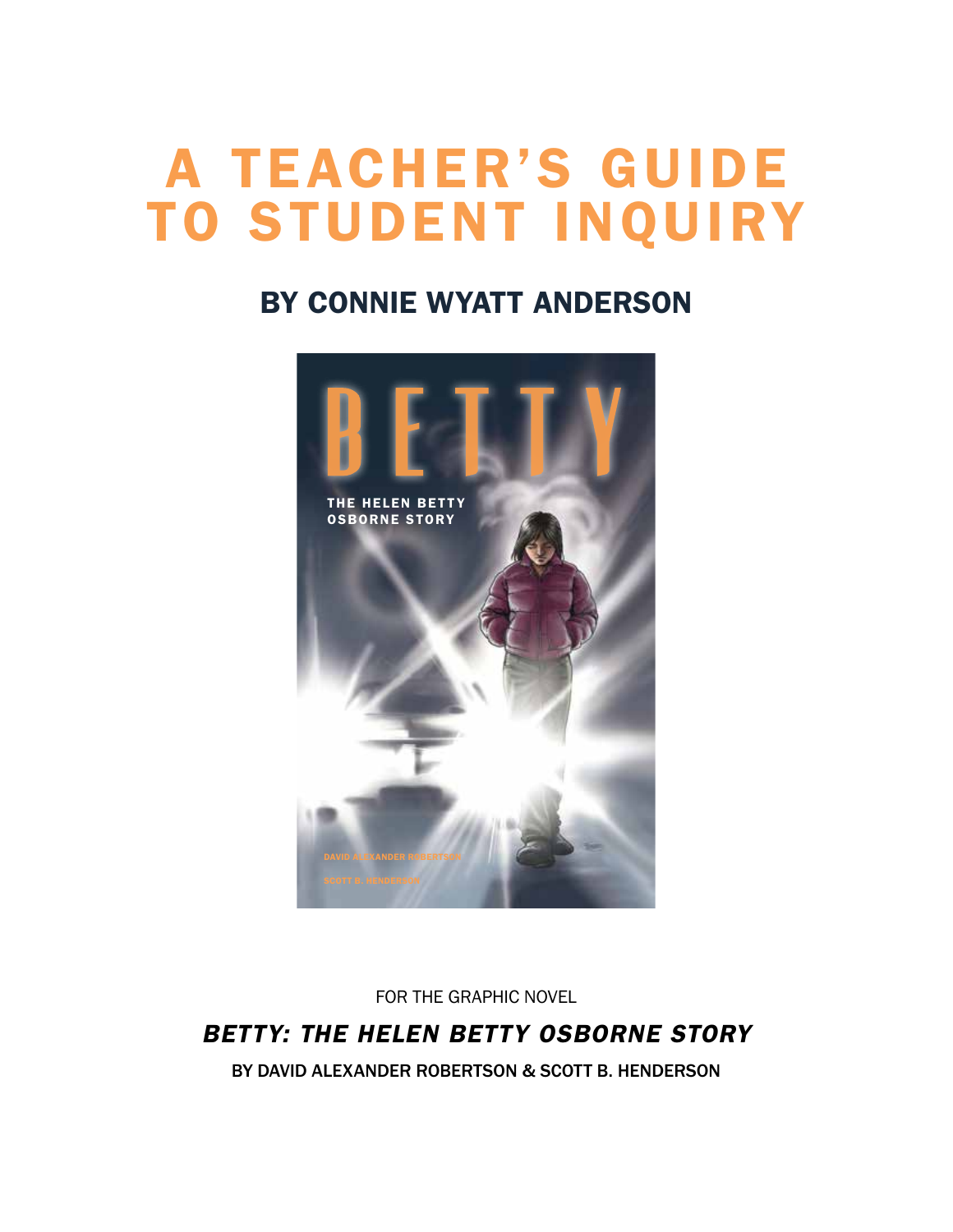# A TEACHER'S GUIDE TO STUDENT INQUIRY

### BY CONNIE WYATT ANDERSON

FOR THE GRAPHIC NOVEL

### *BETTY: THE HELEN BETTY OSBORNE STORY*

BY DAVID ALEXANDER ROBERTSON & SCOTT B. HENDERSON

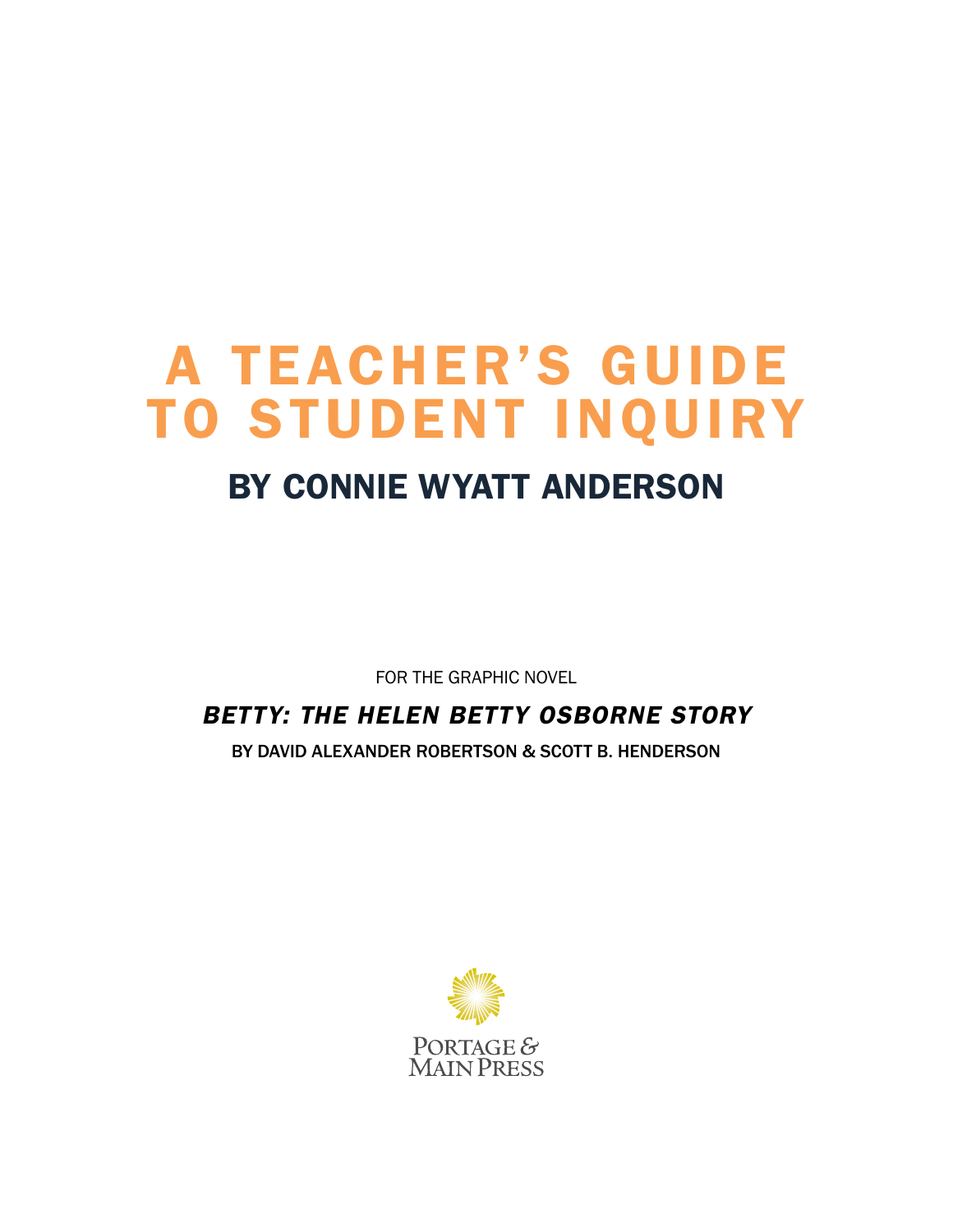© 2017 Portage & Main Press

ISBN: 978-1-55379-723-4

Pages of this electronic publication designated as reproducible with the following icon  $\blacktriangleright$  may be reproduced under licence from Access Copyright. All other pages may only be reproduced with the express written permission of Portage & Main Press, or as permitted by law.



100 – 318 McDermot Ave. Winnipeg, MB Canada R3A 0A2 Email: books@portageandmainpress.com Tel: 204-987-3500 Toll-free: 1-800-667-9673 Toll-free fax: 1-866-734-8477 www.portageandmainpress.com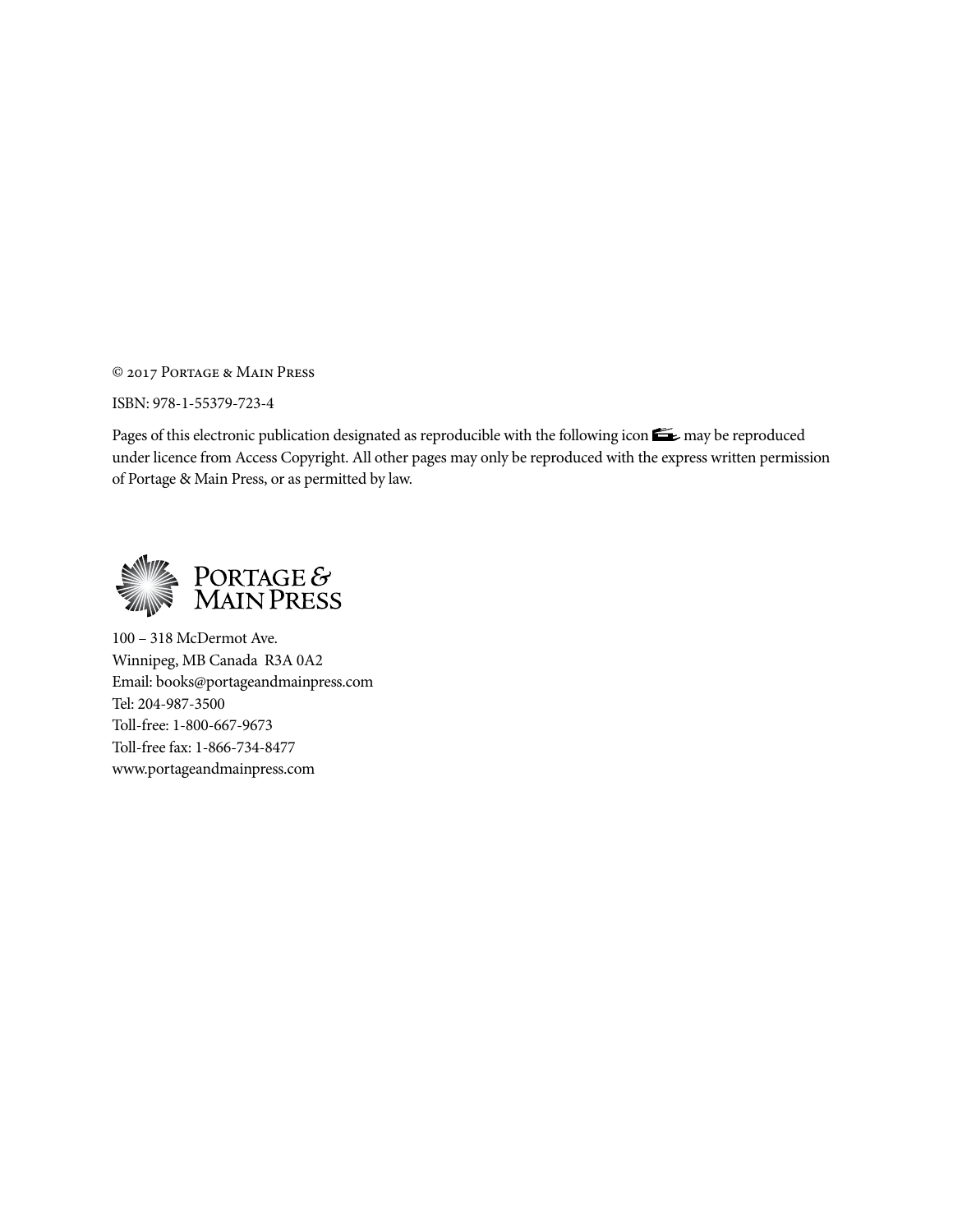# CONTENTS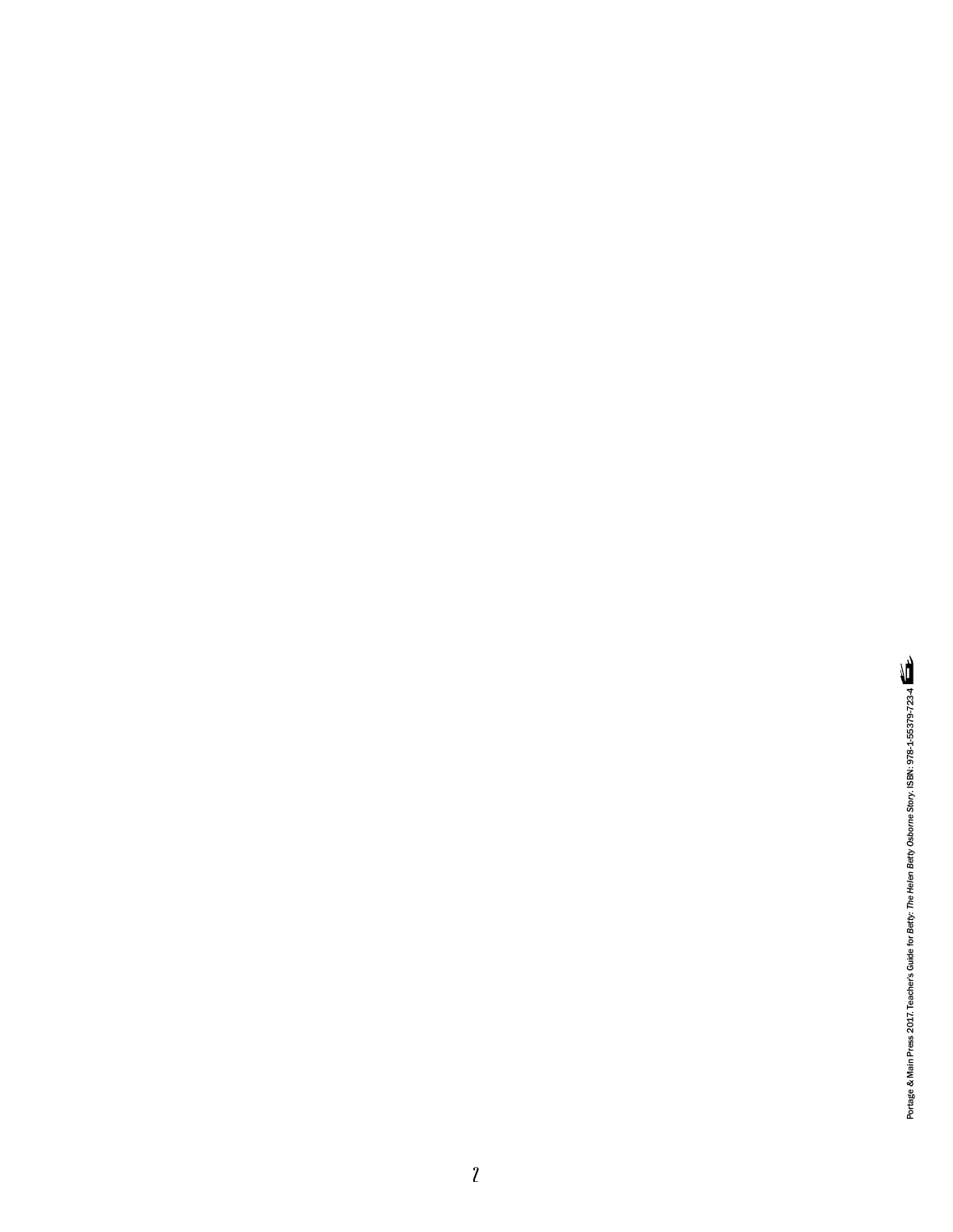# Using Graphic Novels in the History Classroom as a Teaching Tool

Students in high school classrooms are exposed to history in a multitude of ways: primary source documents, textbooks, film, music, prose, manipulatives, artifacts, and through traditional knowledge, oral histories, and stories from Elders and knowledge keepers. Graphic novels, like *Betty: The Helen Betty Osborne Story* are a valuable part of that pedagogical suite. They deliver a cognitive and affective experience that allows students to access historical content and sensitive topics in a manner that complements the use of more conventional textbooks.

### Why use graphic novels to teach history?

Graphic novels can offer textbook coverage of historical events, at the same time humanizing them and making them more tangible to readers. They can enrich history by offering different personal narratives which help students better understand the many perspectives of history. This unique framing also nudges learners to go beyond names, places, and dates and interweave larger societal trends in history thus helping them to contextualize events.

Graphic novels are able to combine sophisticated historical content with visual scaffolding and diverse perspectives making them an important tool for teaching sensitive issues. In the case of the graphic novel *Betty*, issues like racism, misogyny, sexism, and indifference can be explored. As well, graphic novels offer dialogue between characters and convey characters' emotion through body language; they bring depth and pause to unsettling scenes by offering non-sequential timelines; and their narrative approach helps frame actions and elusive concepts.

### Teaching Sensitive Issues

Many of the topics addressed in high-school social studies and history classes are controversial. That's because much of our Canadian past is, unfortunately, unpleasant and controversial. Planning is therefore integral. Teaching sensitive issues should not be a pedagogical minefield; rather it should be viewed by teachers as a portal to critical thinking. Research indicates that exploring controversial issues in high school helps students become better informed and more active democratic citizens, have confidence in their ability to influence government policy, do charitable work, and take an interest in the well-being of their community.

How, then, can you have a thoughtful, productive, respectful discussions in class centred on sensitive issues? Here are some pointers.

### Before class begins.

Identify potentially sensitive and controversial topics before the start of the course, unit, or lesson. Make note in the course outline/unit outline that discussions around difficult topics will be handled sensitively – an asterisk or endnote in the course outline stating that sensitive issues likes racism, sexism, etc. will be explored. Anticipate and plan for any difficulties that may occur and devise a range of strategies to address them. Examine your own assumptions and views on the topic. Talk to colleagues who have experience of teaching sensitive and controversial issues; ask them about their experiences and strategies that have worked for them and their students.

### Establish ground rules at the beginning of the year.

Set the tenor from the beginning – build a sense of community in your classroom by helping students get to know each other, as well as agree on ground rules for discussions. Consider guidelines around inflammatory language, stereotyping, name-calling, personal attacks, and sarcasm. Clearly state what discussion is for – analysis,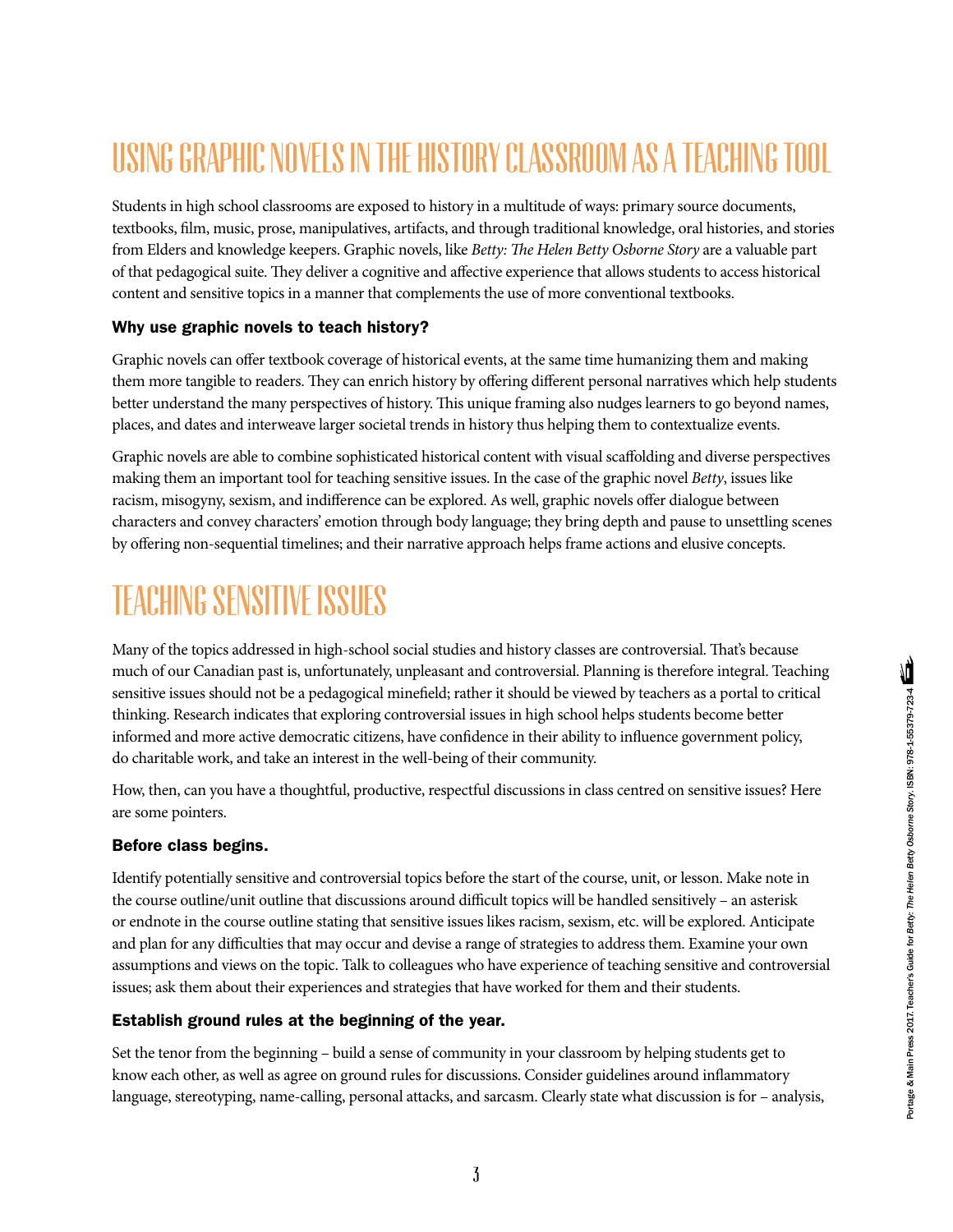understanding, and thoughtful evaluation. Preface discussions of sensitive and controversial topics by reminding everyone that some members of the group may have had personal experience related to the topic or issue (even though this may not be obvious).

#### Facilitate discussions.

Explain the process and define roles – refer students to class rules. Model the behaviours you expect: sit with the class when discussions are taking place, not at your desk; listen attentively; show respect; be cognizant of your body language. Interrupt when necessary – stop the discussion if it becomes emotional or meanders too far off topic. If appropriate, steer conversations in a more positive direction. Encourage students to take a class break and write out their thoughts or feelings about the conversation. Informal writing or journaling provides learners with an opportunity to sort through their feelings and organize their thoughts before jumping into a discussion.

### Encourage attentive listening.

Attentive listening isn't reflexive; it doesn't come easily. Consider sharing these tips with students: if you must speak, ask questions; be aware of your nonverbal messages (gestures, facial expressions, tone of voice); let speakers speak; do not interrupt when a counterpart is speaking; don't trust your memory, write it down. Tell students: it is impossible to listen and speak at the same time.

#### Consider potential student triggers.

Consider in advance the possible triggers for your students. Give forethought to how sensitive issues like the Helen Betty Osborne murder and MMIW may affect your students personally. Approach the topics carefully, keeping in mind students who may be affected and with plans in place for what to do if a student is triggered. On the day of the sensitive topic, it may be a good idea to reiterate the ground rules for the discussion. Consider giving a "trigger warning" for things that may be upsetting to certain students (you may want to invite a counsellor in as a precursor and have one on campus who is on-call and ready to speak with students). Focus on ending the learning experience with positive steps that students can take if similar issues arise in their own lives or how they can take action and bring awareness to such issues.

### Use primary and secondary sources to guide discussions.

Using other people's words to guide or initiate discussions of sensitive issues allows students to see how others have talked about, or continue to talk about, these topics. Works by historians, scholars, authors and playwrights, and newspaper and magazine articles – even a single quoted sentence or excerpt – to which students can respond may help get discussions started when students are hesitant to voice an opinion.

## The Helen Betty Osborne Case

Helen Betty Osborne was an Ininiw (Cree) high school student from Norway House Cree Nation. She was abducted and brutally murdered near The Pas, Manitoba, on November 13, 1971. Osborne dreamed of becoming a teacher when she left her home to go to high school in The Pas and was only there for two months before her death. Her murder drew national attention, sparking a conversation around violence towards Indigenous women across Canada. Since the Osborne case (and likely before), hundreds of Indigenous women have gone missing or been murdered across the country.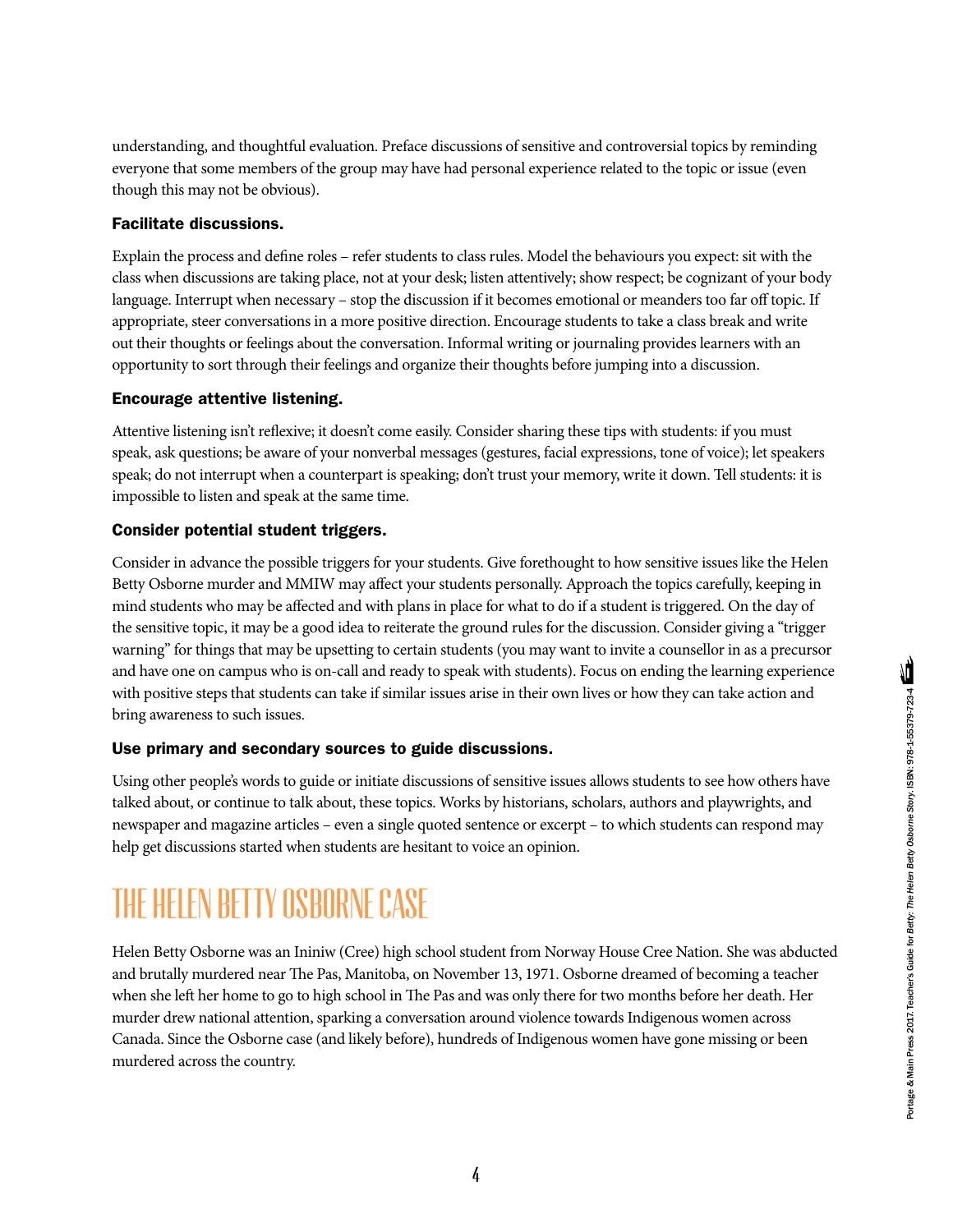It took 16 years before Osborne's killers were charged, despite the fact that a local lawyer, a local provincial sheriff, and hundreds of residents of the predominantly non-indigenous town of The Pas had already heard or knew exactly who had been involved in the killing. Some months after Osborne's death, the Royal Canadian Mounted Police established that Dwayne Archie Johnston, James Houghton, Lee Colgan, and Norman Manger were involved in the murder. Despite this knowledge, it was not until December 1987 that one of them, Dwayne Johnston, was convicted and sentenced to life imprisonment for the murder. James Houghton was acquitted. Lee Colgan, having received immunity from prosecution in return for his testimony, went free. Norman Manger was never charged. The case was one of the primary events to illuminate the problem of the systemic racism, and there were widespread calls for a public inquiry.

In the spring of 1988 the Manitoba government established the Public Inquiry into the Administration of Justice and Aboriginal People. The subsequent Aboriginal Justice Implementation Commission conducted an investigation into concerns surrounding the investigation into the Osborne case, including the length of time involved in resolving it. The Commission concluded that the most significant factors prolonging the case were racism, sexism, and indifference.

The Manitoba government issued a formal apology on July 14, 2000. The apology addressed the failure of the province's justice system in Osborne's case. The province created a scholarship in Osborne's name for Indigenous women.

Norway House Cree Nation opened the Helen Betty Osborne Ininiw Education Resource Centre in 2004 named in the teenager's honour. In the foyer of the nursery to grade 12 school is a portrait of the young woman, surrounded by symbols of the Ininiw Seven Sacred Teachings: love, respect, courage, honesty, wisdom, humility, and truth.

In 2016, on the anniversary of Osborne's murder, Eric Robinson, a former NDP member of the Manitoba Legislative Assembly for Keewatinook told CBC, "Forty-five years from now I hope that Indigenous people have a sense of belonging in Canada, a country that we are supposed to be a part of".

On December 6, 2016, the government of Canada launched an independent inquiry into the issue of murdered and missing Indigenous women, which remains a major societal issue more than 45 years after the Osborne case. The issues brought to light by the Helen Betty Osborne case are not relegated to the past; they remain part of contemporary Canada.

## Betty: The Helen Betty Osborne Story in the Classroom

### THE STORY

*Betty: The Helen Betty Osborne Story* is a graphic novel based on true events surrounding the murder of the Ininiw teenager in November of 1971. Betty was born in Norway House Cree Nation and in 1969, at the age of 17, she left her community to pursue her education, with the dream of becoming a teacher and helping her people. For two years, Betty attended the Guy Hill Residential School outside The Pas. Then in 1971 she moved into The Pas to attend high school.

Betty's story is bookended by the larger, ongoing issue of murdered and missing indigenous women in Canada. Inside this framing, the graphic novel provides a glimpse into the values and perspectives prevalent in the early seventies that inevitably led to Betty's murder: sexism, racism, and indifference.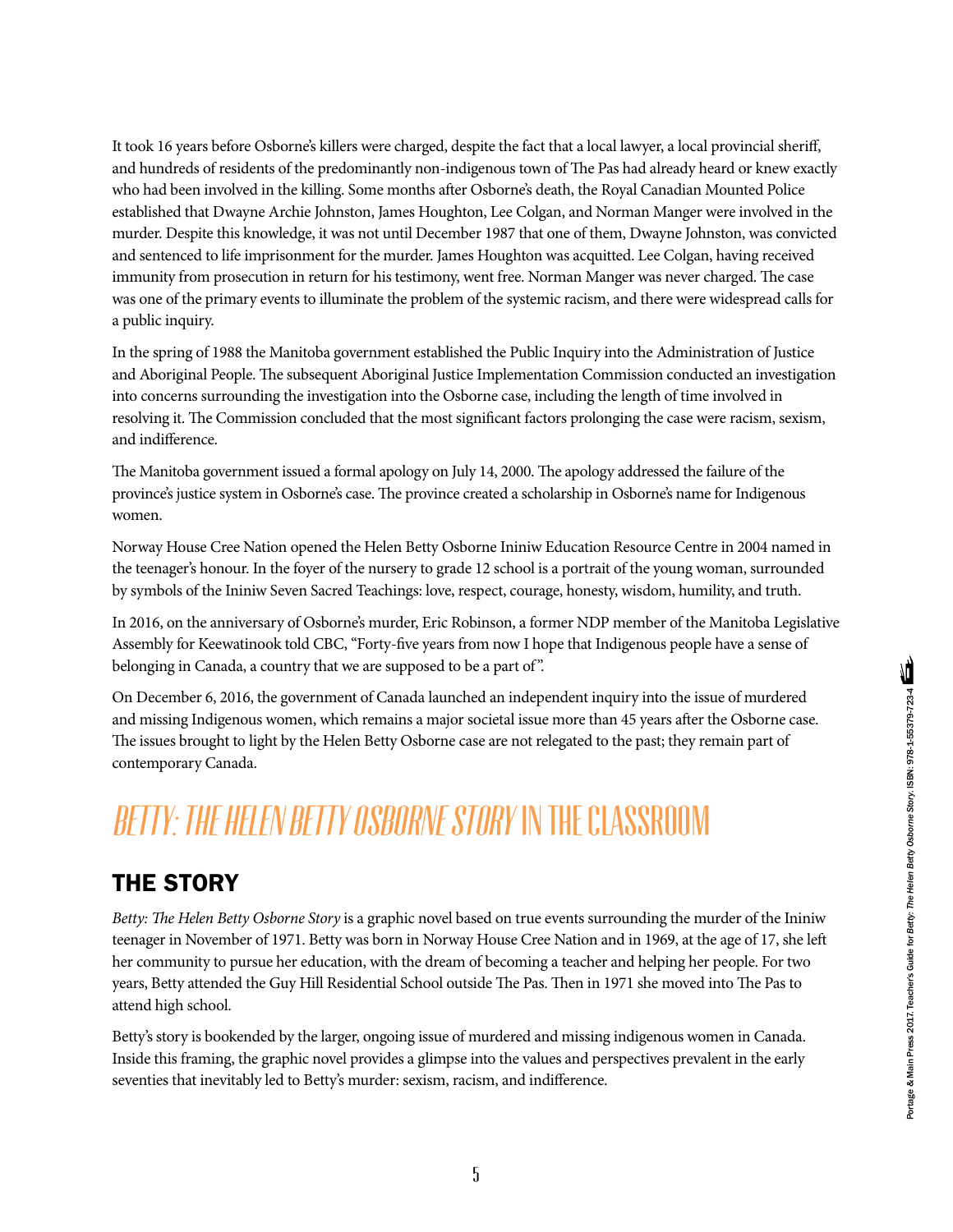Portage & Main Press 2017. Teacher's Guide for *Betty: The Helen Betty Osborne Story*. ISBN: 978-1-55379-723-4

*Betty: The Helen Betty Osborne Story* concludes with a call to action for ordinary citizens to make a difference, challenging and empowering readers to become upstanders by posing the question "what can we do?"

### USING THIS TEACHER'S GUIDE

NOTE: Given the sensitive nature of the content in Betty, it may not be suitable for all readers. It is recommended that *Betty: The Helen Betty Osborne Story* should be considered for students in Grade 9 or above.

This guide is a teaching support to the implementation of *Betty* in high school social studies courses. It is meant to complement curricular outcomes pertaining to historical and contemporary indigenous issues in Canada; indigenous history; social justice and equality; and active citizenship.

A Teacher's Guide to Student Inquiry for *Betty: The Helen Betty Osborne Story* engages students in the graphic novel by having them explore a set of guiding questions based on *Betty's* story and offers five theme-based options for further research-based student inquiry.

### USING THE GUIDING QUESTIONS

Set the context for the graphic novel by locating and indicating Norway House Cree Nation and The Pas/ Opaskwayak Cree Nation on a map. Contextualize *Betty* by providing a backgrounder to Osborne's life, her move to The Pas, and her murder. Study the resultant Aboriginal Justice Implementation Commission, focussing on the findings in its report.<sup>1</sup> Inform the students about the scholarship and school named in her honour. Since *Betty* is set within the larger issue of missing and murdered Indigenous women in Canada, provide students with an overview. Consider highlighting current news articles and events centred on MMIW. Encourage and guide discussion.

Have the students read the novel individually. Explore the Guiding Questions, pp. 7 and 8. You may assign this as an individual exercise, or arrange students into reading pairs, triads, or small groups. Be sure to go over the questions as a class before they are assigned, and pay special note to Questions 11 and 12 which explore Osborne's murder. Be sure you have read and taken steps for the study of sensitive issues.

Consider sharing the student responses to the Guiding Questions to the whole group. Devise a method of sharing that is supportive, respectful, provides an opportunity to learn and explore, and represents a place for healing, where the heart can be unburdened and words of consolation and reconciliation can be freely spoken.<sup>2</sup>

<sup>1</sup> *Report of the Aboriginal Justice Inquiry of Manitoba,* November 1999. It can be accessed at ajic.mb.ca/volume.html. Volume 2 relates to the Osborne case.

<sup>2</sup> Adapted from https://www.portageandmainpress.com/lesson\_plans/plan\_260\_1.pdf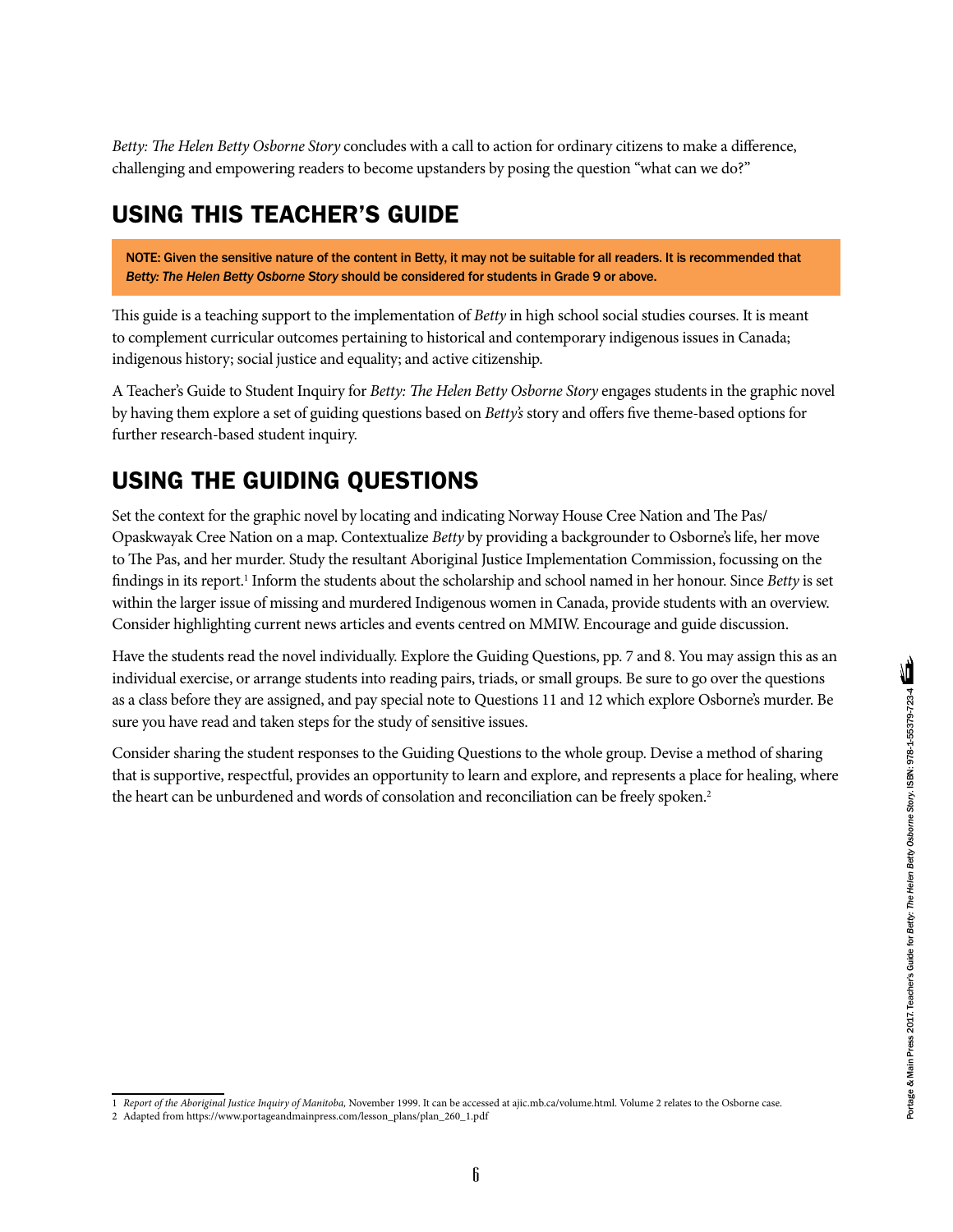## Guiding Questions

### **Pages 3 – 4**

1. Where does the graphic novel open? What is the setting? Describe the theme of the protest and the calls to action by those involved.

#### **Page 5**

2. Betty is leaving her home to attend school. What is her long-term goal?

#### **Pages 6 – 9**

- 3. Describe the scenes on pages 5 and 6. How do you think Betty and her peers feel leaving their community to attend residential school at Guy Hill?
- 4. Page 9. Why is Betty leaving Guy Hill Residential School and attending school in The Pas?

#### **Pages 10 – 17**

- 5. Betty is living in The Pas, billeted at the Benson household. Does Betty like living there? How do you know?
- 6. Page 13. Bud Colgan is having dinner with his family. He meets up with Jim (James Houghton). What are their plans for the evening?
- 7. Page 14, 17. By 11:00 p.m. Colgan's car has three passengers. At 11:55 they arrive at the Royal Canadian Legion. Describe what they have been doing for the past 60 minutes.

#### **Pages 18 – 21**

- 8. Page 18. Betty is with her friends. Describe the scene. How is Betty feeling? Has she made the right choice coming to The Pas?
- 9. Page 19. Betty finds herself alone at 12:30 a.m. in downtown The Pas. How did she come to be alone? Where is she planning on going?
- 10. Page 21. At 2:00 a.m. Bud Colgan, James Houghton, and Norman Manger pick up Dwayne Johnson. Describe the scene.

#### **Pages 22 – 28**

*Betty connects with many of her friends throughout the evening until just after midnight. Little is known about her whereabouts after that; she was last seen at 2:15 a.m. walking alone down Edwards Avenue. A little later, she was abducted by four non-Indigenous young men and taken to a cabin north of The Pas where she was beaten and stabbed to death.*

*\*Pages 22 to 28 are difficult, illustrating the murder of Helen Betty Osborne.* 

11. The Aboriginal Justice Implementation Commission conducted an investigation into concerns surrounding the length of time involved in resolving the Osborne case. The Commission concluded that the most significant factors prolonging the case were racism, sexism, and indifference.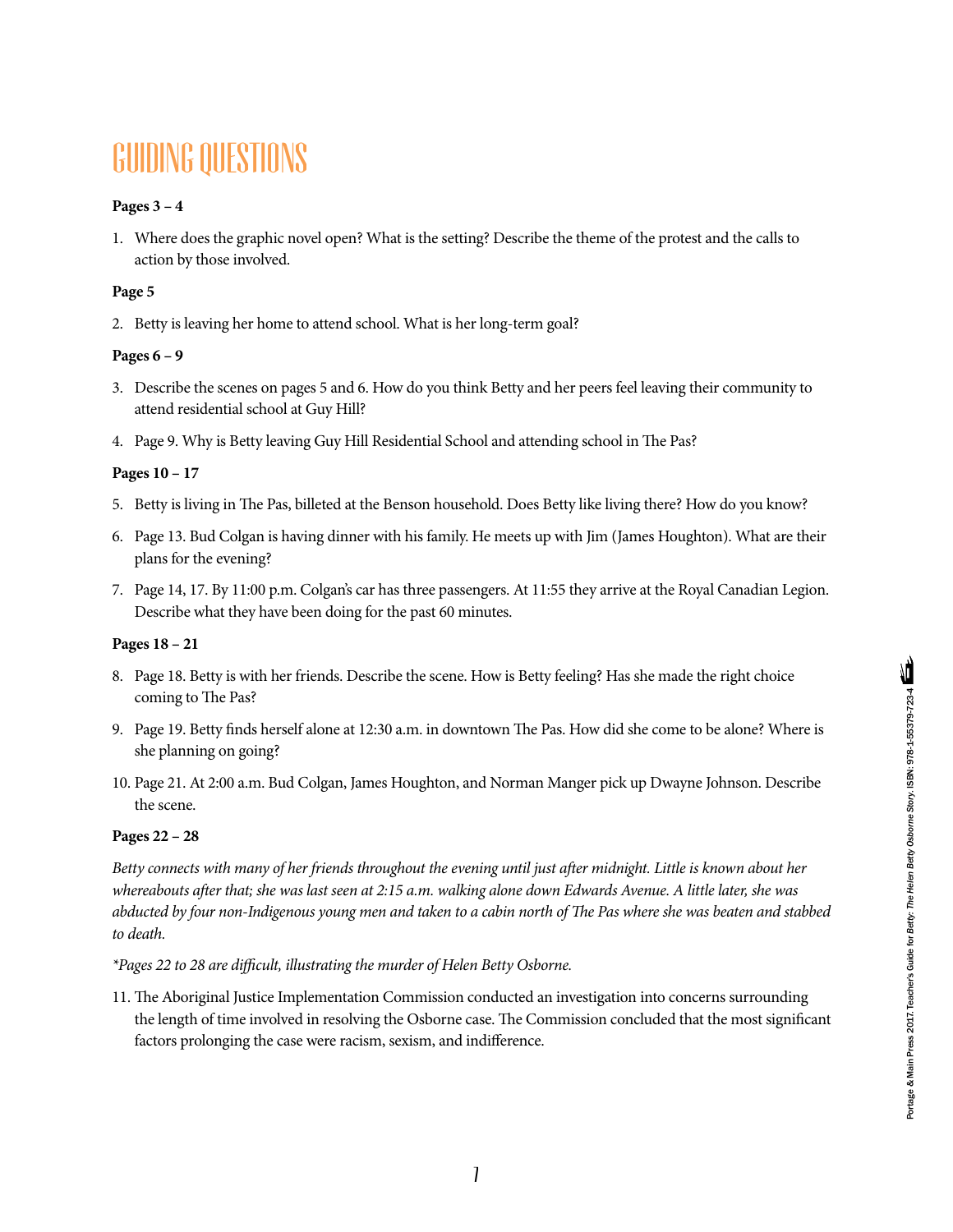Portage & Main Press 2017. Teacher's Guide for Betty: The Helen Betty Osborne Story. ISBN: 978-1-55379-723-4 Portage & Main Press 2017. Teacher's Guide for *Betty: The Helen Betty Osborne Story*. ISBN: 978-1-55379-723-4

- a) Define
	- Sexism:
	- Racism:
	- Indifference:
- b) Using the scenes depicting the murder of Helen Betty Osborne, explain how David Alexander Robertson and Scott B. Henderson illustrate how these beliefs/actions were contributing factors in her death.

#### **Page 30**

12. The story ends as it began, at a protest highlighting the issue of Missing and Murdered Indigenous Women. The lead activist asks "…but, what can we do?" What can you do?

### **Reflection**

- 13. What questions do you have about the Helen Betty Osborne case? List them.
- 14. Research answers to your question/s. What did you learn?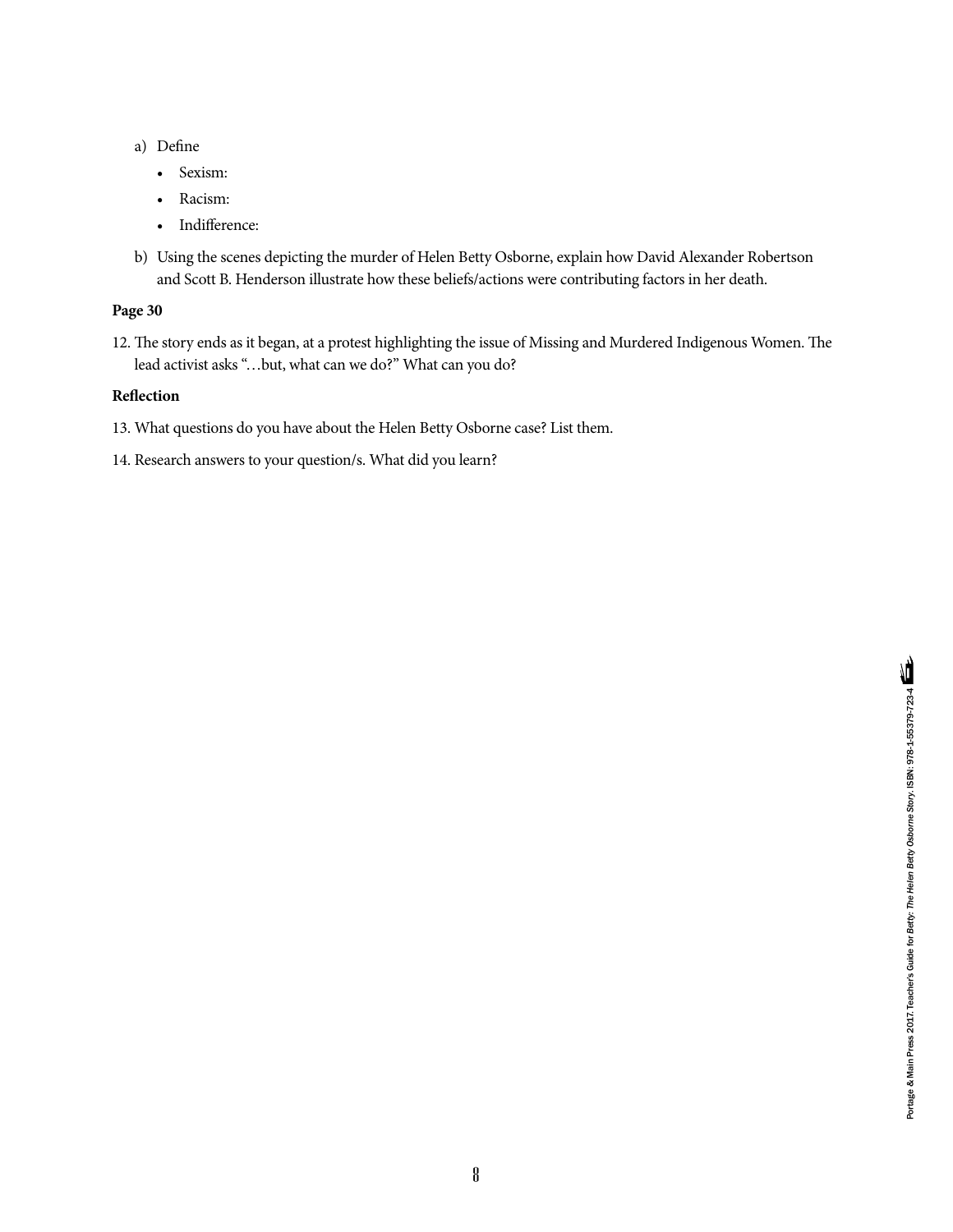| <b>Theme: Missing and Murdered Indigenous Women</b>                                                                                                                                                                                                                                                                                                                                                                                                                                                                                                                                                                                                                  | <b>Questions for Inquiry</b>                                                                                                                                                                                                                                                                                                                                                      |
|----------------------------------------------------------------------------------------------------------------------------------------------------------------------------------------------------------------------------------------------------------------------------------------------------------------------------------------------------------------------------------------------------------------------------------------------------------------------------------------------------------------------------------------------------------------------------------------------------------------------------------------------------------------------|-----------------------------------------------------------------------------------------------------------------------------------------------------------------------------------------------------------------------------------------------------------------------------------------------------------------------------------------------------------------------------------|
| Missing and Murdered Indigenous Women (MMIW) in<br>Canada is a social issue that has received a great deal of<br>attention by the media and government in the past several<br>years.<br>The Native Women's Association of Canada has gathered<br>information about 582 cases of missing and murdered<br>Indigenous women and girls. The exact number remains<br>disputed, with some estimating that 1,200 women and girls<br>have gone missing or been murdered over the past 40+ years.<br>Statistics show that the Indigenous women are six times more<br>likely to be murdered than non-Indigenous women. The<br>Helen Betty Osborne story illustrates the issue. | Why does the issue of Missing and<br>Murdered Indigenous Women in<br>Canada matter? In what ways is it an<br>issue for all Canadians?<br>Who is affected by the issue of MMIW?<br>In what ways?<br>Why is the murder of Helen Betty<br>Osborne often considered a significant<br>point in the issue of Missing and<br>Murdered Indigenous Women in<br>Canada?                     |
|                                                                                                                                                                                                                                                                                                                                                                                                                                                                                                                                                                                                                                                                      |                                                                                                                                                                                                                                                                                                                                                                                   |
|                                                                                                                                                                                                                                                                                                                                                                                                                                                                                                                                                                                                                                                                      |                                                                                                                                                                                                                                                                                                                                                                                   |
| Theme: How is the Helen Betty Osborne Case<br><b>Connected to Larger Trends?</b>                                                                                                                                                                                                                                                                                                                                                                                                                                                                                                                                                                                     | <b>Questions for Inquiry</b>                                                                                                                                                                                                                                                                                                                                                      |
| The United Nations, Amnesty International, and other<br>international human rights bodies and non-governmental<br>organizations have all issued reports on the nearly 1,200<br>indigenous women and girls who have gone missing or been<br>murdered in Canada.<br>In 2015, a UN human rights committee stated, "indigenous<br>women and girls are disproportionately affected by life-<br>threatening forms of violence, homicides and disappearances."<br>It recommended a national inquiry.<br>In late 2016, the government of Canada announced they were<br>launching an independent national inquiry into missing and                                            | Helen Betty Osborne was abducted and<br>murdered in 1971. How has the issue<br>of MMIW changed since then? What<br>might future concerns be?<br>How is the issue of MMIW connected<br>to other social and/or economic issues?<br>What are these issues?<br>Is this issue a part of a larger trend<br>$\bullet$<br>or problem?<br>Why does the issue of MMIW continue<br>$\bullet$ |

# Questions for Further Student Inquiry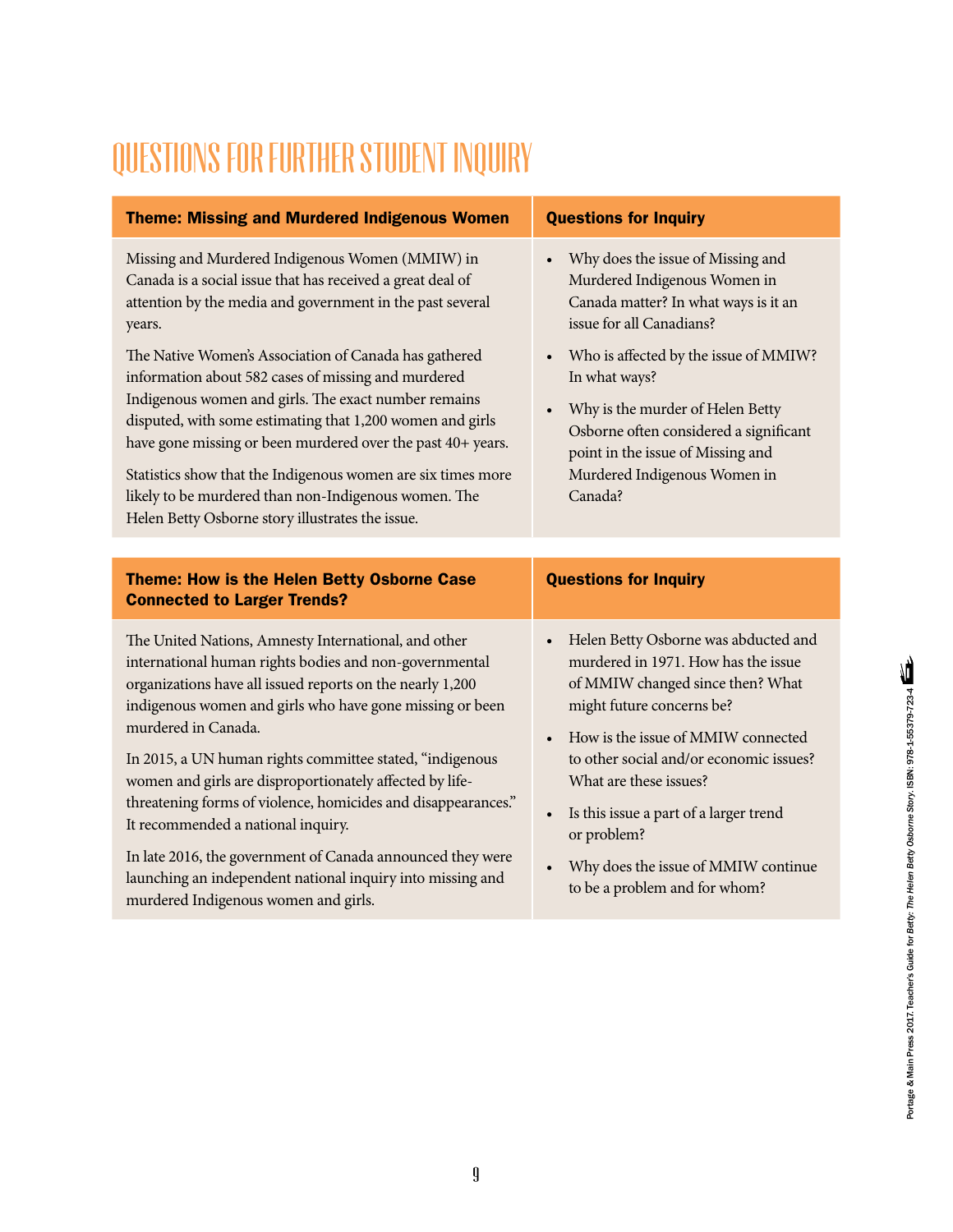| <b>Theme: Looking Inward</b>                                                                                                                                                                                                                                                                                                                                                                                                                                                                                                                                                                                                                                                                                                                                                                                                                                                                                         | <b>Questions for Inquiry</b>                                                                                                                                                                                                                                                                                                                                                                                                |
|----------------------------------------------------------------------------------------------------------------------------------------------------------------------------------------------------------------------------------------------------------------------------------------------------------------------------------------------------------------------------------------------------------------------------------------------------------------------------------------------------------------------------------------------------------------------------------------------------------------------------------------------------------------------------------------------------------------------------------------------------------------------------------------------------------------------------------------------------------------------------------------------------------------------|-----------------------------------------------------------------------------------------------------------------------------------------------------------------------------------------------------------------------------------------------------------------------------------------------------------------------------------------------------------------------------------------------------------------------------|
| Reflecting on what we have learned has many facets. For<br>example, reflecting on newly acquired knowledge enhances<br>its meaning. Reflecting on experiences encourages insight and<br>complex learning. Some reflection is best done alone; some<br>reflection is enhanced when we ponder and share our learning<br>with others. Reflection - looking inward - is often recursive.<br>As our students return to something they knew or thought<br>they knew, they may have more questions.<br>Reflection involves linking a current experience to previous<br>learnings. Reflection also involves drawing forth cognitive<br>and emotional information from several sources: in this case,<br>using a graphic novel to explore history.<br>In the end, reflecting also means giving our students the<br>opportunity to apply what they have learned about Helen<br>Betty Osborne to contexts beyond the classroom. | How do you feel about the Helen Betty<br>Osborne case now that you know more<br>about it?<br>How do you feel about the issue of<br>$\bullet$<br>Missing and Murdered Indigenous<br>Women in Canada now that you know<br>more about it?<br>What questions do you still have?<br>$\bullet$                                                                                                                                    |
| <b>Theme: Raising Awareness</b>                                                                                                                                                                                                                                                                                                                                                                                                                                                                                                                                                                                                                                                                                                                                                                                                                                                                                      | <b>Questions for Inquiry</b>                                                                                                                                                                                                                                                                                                                                                                                                |
| Democratic citizenship is the crux of many Canadian<br>Social Studies curriculums, kindergarten to grade 12; the<br>overarching goal is for students to become responsible,<br>informed citizens. Learners should be exposed to the skills,<br>tools, and strategies to be active agents of change.<br>Knowledge about issues like the murder of Helen Betty<br>Osborne and MMIW helps students respond respectfully. It<br>offers them the opportunity to apply critical thinking skills,<br>explore ideas regarding activism and advocacy, and utilize the<br>tools to effect social or political change.                                                                                                                                                                                                                                                                                                          | What impacts did the Helen Betty<br>$\bullet$<br>Osborne case have at the local, national,<br>and international level?<br>What actions were taken by citizens and<br>$\bullet$<br>other groups to bring awareness and<br>closure to the case?<br>In what ways did citizens bring their<br>$\bullet$<br>concerns to the forefront?<br>What were the short-term and long-<br>$\bullet$<br>term consequences of these actions? |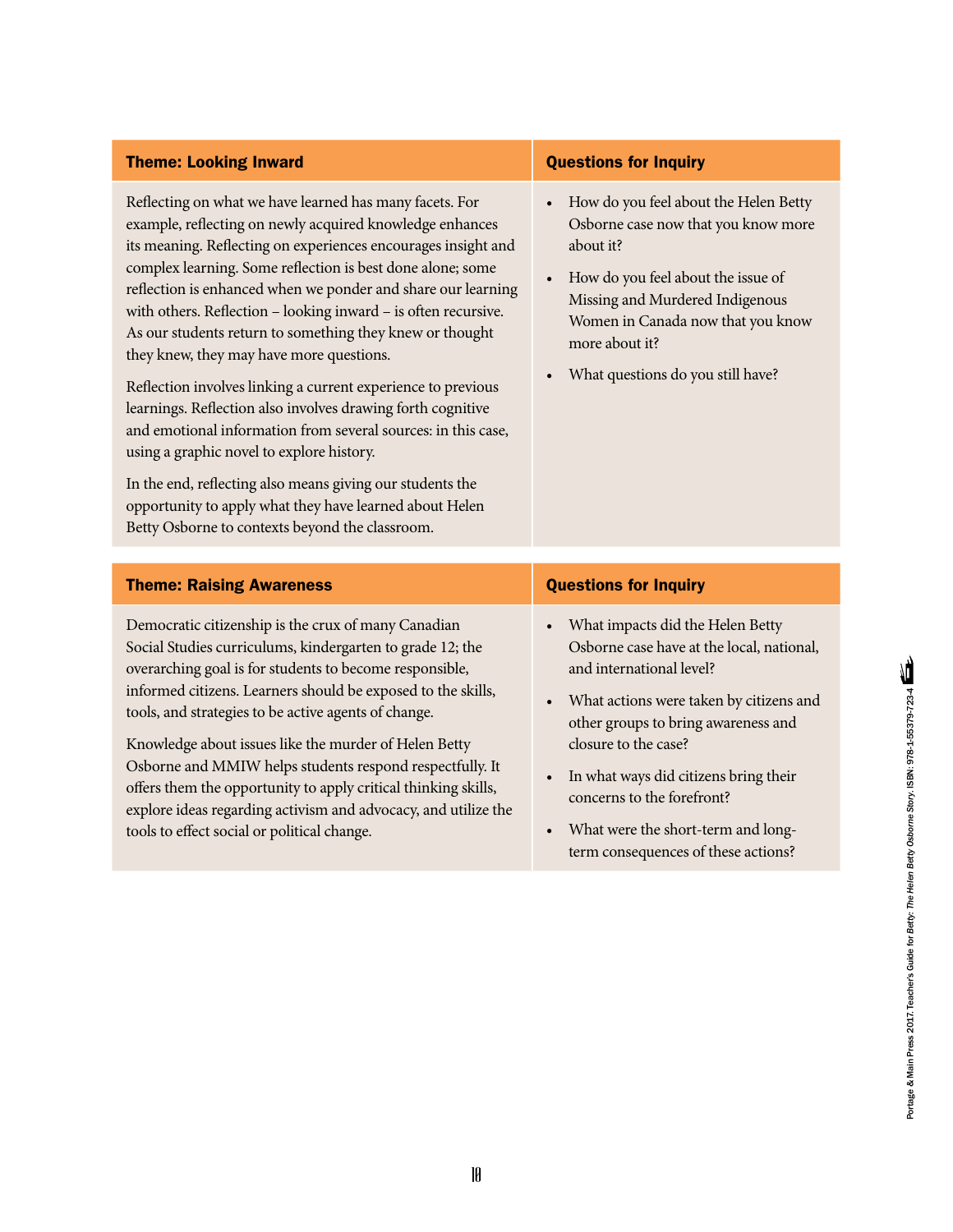| <b>Theme: Praxis: What Can I Do?</b>                                                                                                                                                                                                                                                                                                                                                                                                                                                                                                                                                                                                                                                                  | <b>Questions for Inquiry</b>                                                                                                                                                                                                                                                                                                         |
|-------------------------------------------------------------------------------------------------------------------------------------------------------------------------------------------------------------------------------------------------------------------------------------------------------------------------------------------------------------------------------------------------------------------------------------------------------------------------------------------------------------------------------------------------------------------------------------------------------------------------------------------------------------------------------------------------------|--------------------------------------------------------------------------------------------------------------------------------------------------------------------------------------------------------------------------------------------------------------------------------------------------------------------------------------|
| According to Brazilian educator Paulo Freire, it is not enough<br>to gain new knowledge, to dialogue, and share. Learners must<br>take further steps centred on concrete reflection and action.<br>Praxis – experiential learning – engages students in work with<br>their peers to apply their learning and contribute to a more<br>equitable future in which quality of life is improved for all.<br>There are a wide range of approaches to citizen action and<br>engagement. Students should be encouraged to determine<br>their own level of social action by challenging themselves<br>to explore areas where they can be most effective in making<br>personal, community, and societal change. | In regard to MMIW in Canada:<br>Who needs to do what? What can and<br>$\bullet$<br>should we do?<br>What are the challenges, barriers, and<br>$\bullet$<br>risks to taking action?<br>What do I have to offer? How can I take<br>$\bullet$<br>action?<br>How can I make others aware? How can<br>$\bullet$<br>I get others involved? |